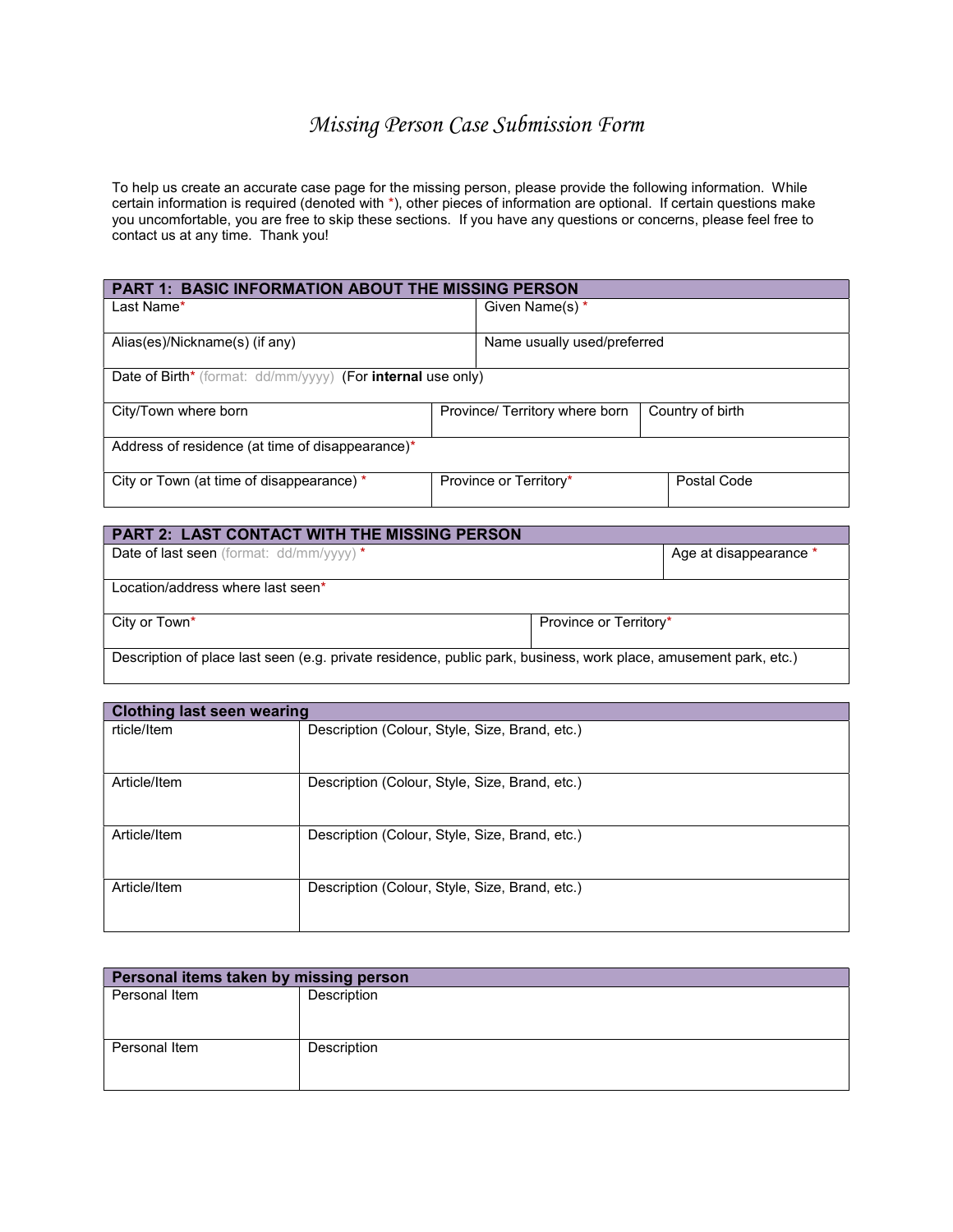| <b>PART 3: PHYSICAL DESCRIPTION OF MISSING PERSON</b>                     |                                     |        |               |
|---------------------------------------------------------------------------|-------------------------------------|--------|---------------|
| Height                                                                    | $\mathbb{C}$ inches                 | Weight | $\Box$ pounds |
|                                                                           | $\mathbb C$ centimetres $\mathbb C$ |        | C kilograms   |
| Sex*                                                                      |                                     | Race*  |               |
| Additional race information (e.g. if more than one race category applies) |                                     |        |               |

| <b>Hair Information</b>                                                                                            |        |                                               |  |
|--------------------------------------------------------------------------------------------------------------------|--------|-----------------------------------------------|--|
| <b>Hair Colour</b>                                                                                                 | Length | If hair was dyed, what colour was it<br>dyed? |  |
| Additional Identifiers: (e.g. second prominent colour, whether 'light' or 'dark' intensity, texture of hair, etc.) |        |                                               |  |
| Facial hair? (type, style, length, etc.)                                                                           |        |                                               |  |

| <b>Eye and Vision Information</b>   |                                                    |        |                       |
|-------------------------------------|----------------------------------------------------|--------|-----------------------|
| Eve Colour                          | Does the missing person wear prescription glasses? |        |                       |
|                                     | $\Box$ Yes                                         | C⊟No ∶ | O Don't know/not sure |
| Any other distinctive eye features? |                                                    |        |                       |

| <b>Dental Information</b>                                                                                                                                           |                |               |                       |
|---------------------------------------------------------------------------------------------------------------------------------------------------------------------|----------------|---------------|-----------------------|
| Does the missing person wear dentures?                                                                                                                              | $\bigcirc$ Yes | $\Box$ No     | C Don't know/not sure |
| Wore braces at the time of going missing?                                                                                                                           | $\bigcirc$ Yes | $\bigcirc$ No | O Don't know/not sure |
| Additional dental information (e.g. whether wisdom teeth present, visible spaces between teeth, gold teeth, specific<br>location of treated or missing teeth, etc.) |                |               |                       |

| <b>Medical Information</b>                                                                                 |                                                    |     |                |                     |
|------------------------------------------------------------------------------------------------------------|----------------------------------------------------|-----|----------------|---------------------|
| Previous surgeries?                                                                                        | Details (e.g. type of surgery, location, etc.)     |     |                |                     |
| Previous injuries/broken bones                                                                             | Details (e.g. type of injury, body location, etc.) |     |                |                     |
| Mental health concerns (if any)                                                                            | Details                                            |     |                |                     |
| Addictions (if any)                                                                                        | Details                                            |     |                |                     |
| Additional medical details (e.g. requires daily medication, receiving treatment on outpatient basis, etc.) |                                                    |     |                |                     |
| Gender specific Information - for internal records only                                                    |                                                    |     |                |                     |
| Female missing<br><i></i> Yes<br>Has the missing person given birth?<br>$\Box$ No<br>C Don't know/not sure |                                                    |     |                |                     |
| <b>Missing Male</b><br>Is the missing male circumcised?                                                    |                                                    | Yes | $\mathbb C$ No | Don't know/not sure |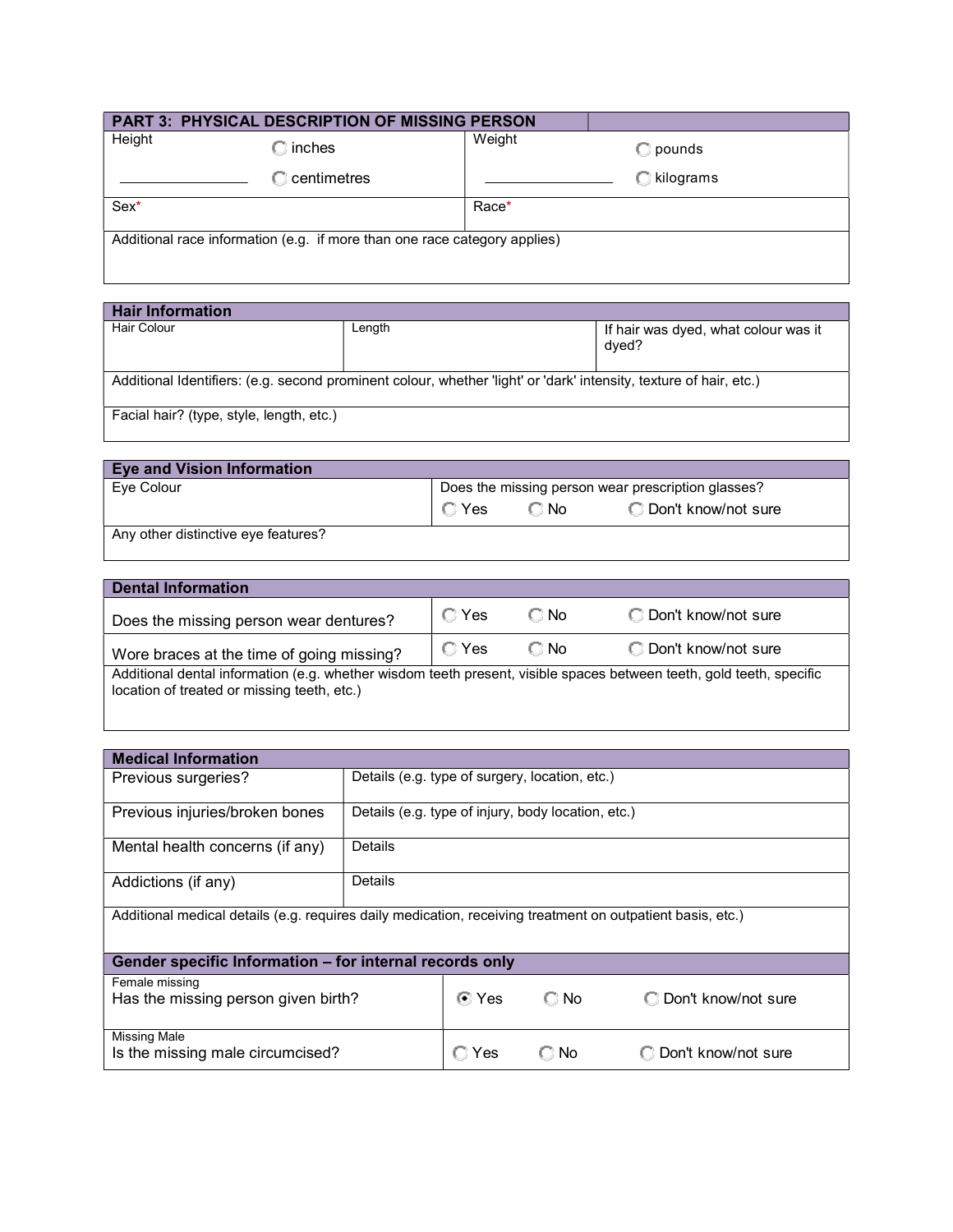|                                 | Identifying or Unique Features - e.g. scars, moles, beauty marks, deformities, piercings, etc. |
|---------------------------------|------------------------------------------------------------------------------------------------|
| Feature (e.g. scars/moles, etc) | Body location and description                                                                  |
|                                 |                                                                                                |
| Feature (e.g. scars/moles, etc) | Body location and description                                                                  |
|                                 |                                                                                                |
| Feature (e.g. scars/moles, etc) | Body location and description                                                                  |
|                                 |                                                                                                |
| Feature (e.g. scars/moles, etc) | Body location and description                                                                  |
|                                 |                                                                                                |

| <b>Tattoo Information</b> |             |
|---------------------------|-------------|
| <b>Body location</b>      | Description |
| <b>Body location</b>      | Description |
| <b>Body location</b>      | Description |

Additional descriptors (e.g. mannerisms, speech patterns, habits, smoking habits, gait, etc.). Other details to include are past military service, languages (spoken, written, understood), hobbies, clubs, sports activities or volunteer work.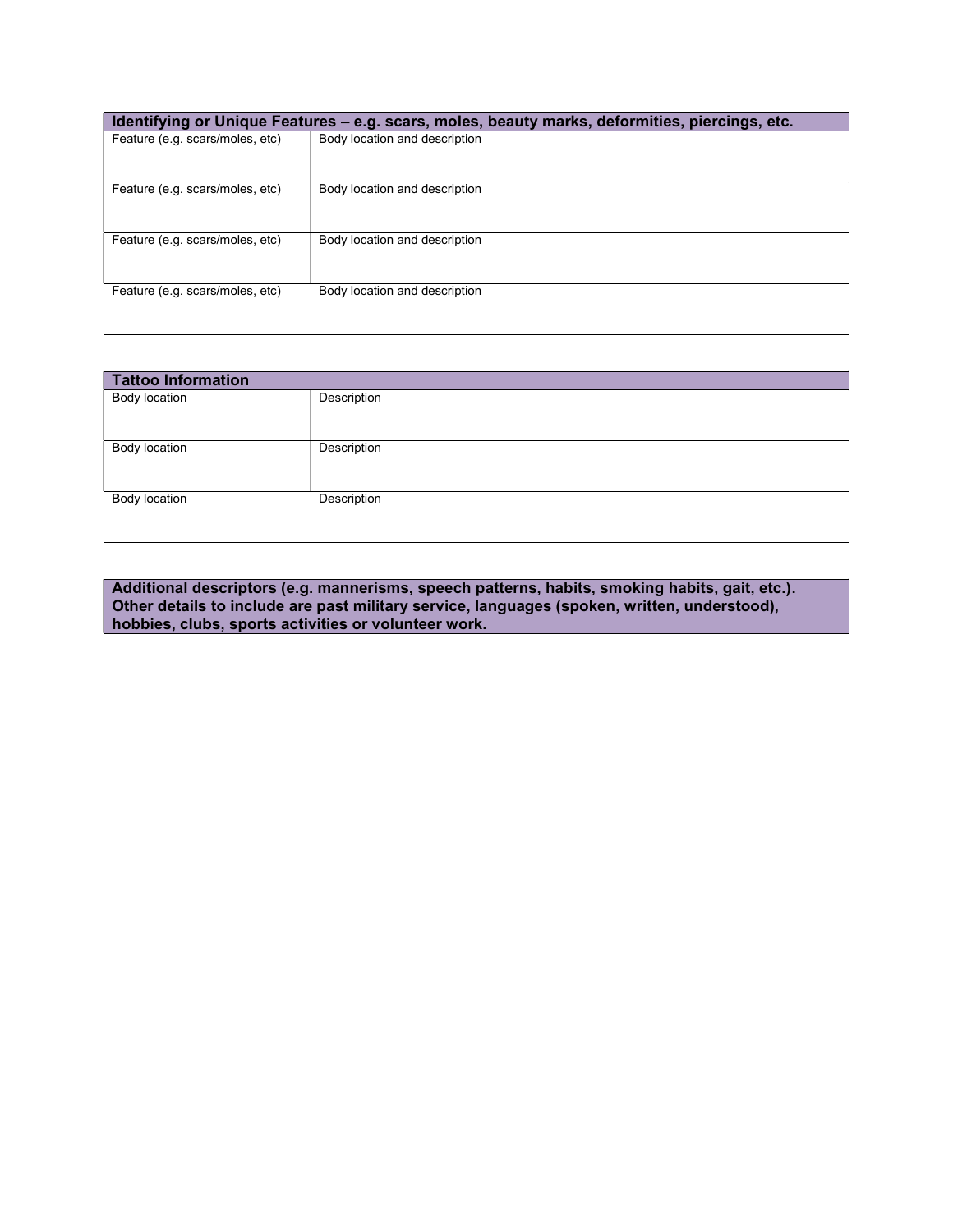### Circumstances surrounding the missing person's disappearance

Please provide details surrounding the missing person's disappearance in the space below. Additional information can be submitted using any word processing package or email.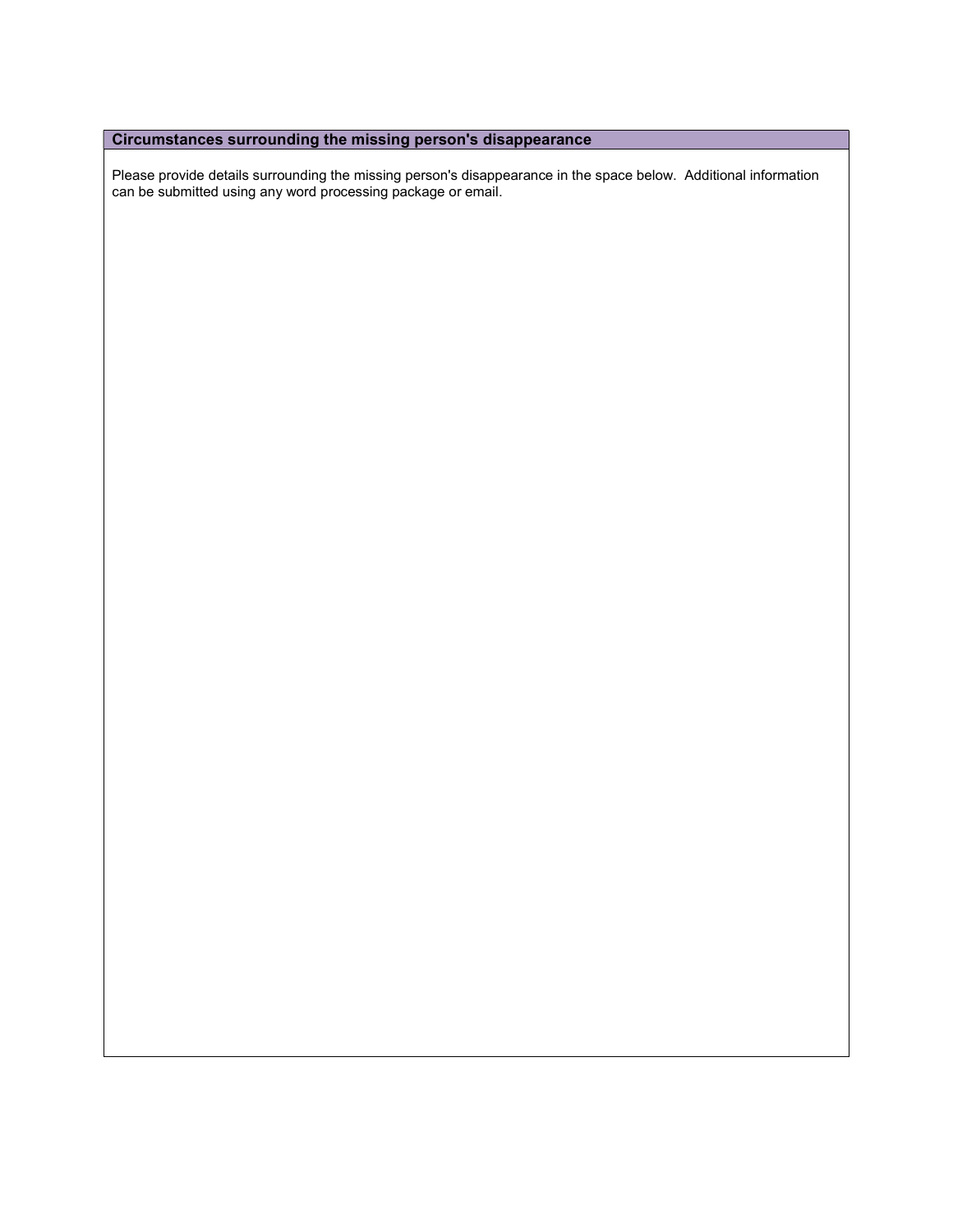| <b>PART 4: POLICE CONTACT INFORMATION</b> |                                 |
|-------------------------------------------|---------------------------------|
| Agency name                               |                                 |
|                                           |                                 |
| Name of Lead Detective/Officer            | Case File Number (if available) |
| <b>Phone Number</b>                       | <b>Fmail address</b>            |

| PART 5: YOUR CONTACT INFORMATION - for internal use only |                              |              |  |  |  |
|----------------------------------------------------------|------------------------------|--------------|--|--|--|
| Last Name*                                               | Given Name(s) *              |              |  |  |  |
|                                                          |                              |              |  |  |  |
| Current Address*                                         |                              |              |  |  |  |
|                                                          |                              |              |  |  |  |
| City or Town *                                           | Province or Territory*       | Postal Code* |  |  |  |
| Telephone Number*                                        |                              |              |  |  |  |
| Work:<br>Home:                                           | Mobile:                      |              |  |  |  |
| Email Address*                                           | Please re-type email address |              |  |  |  |
|                                                          |                              |              |  |  |  |

#### PART 6: PHOTOGRAPHS

Please provide a recent photo of the missing person. Photos showing the person's face and shoulders as well as those showing how s/he usually looks are good to include.

Providing photos scanned at a high dpi will help us to resize photos prior to uploading to the website.

If you have photos of distinctive features (e.g. tattoos), these can be added as well.

Electronic copies of photos should be sent to Photos@missingadults.ca

#### By completing and submitting this form, you are agreeing to post this information to Ontario's Missing Adults public website and Facebook group, unless otherwise indicated on the form.

You are also agreeing that the information provided above is accurate and true to the best of your knowledge. Further, you are provding permission to have a representative from Ontario's Missing Adults contact you in the event that further information or clairifcation is needed.